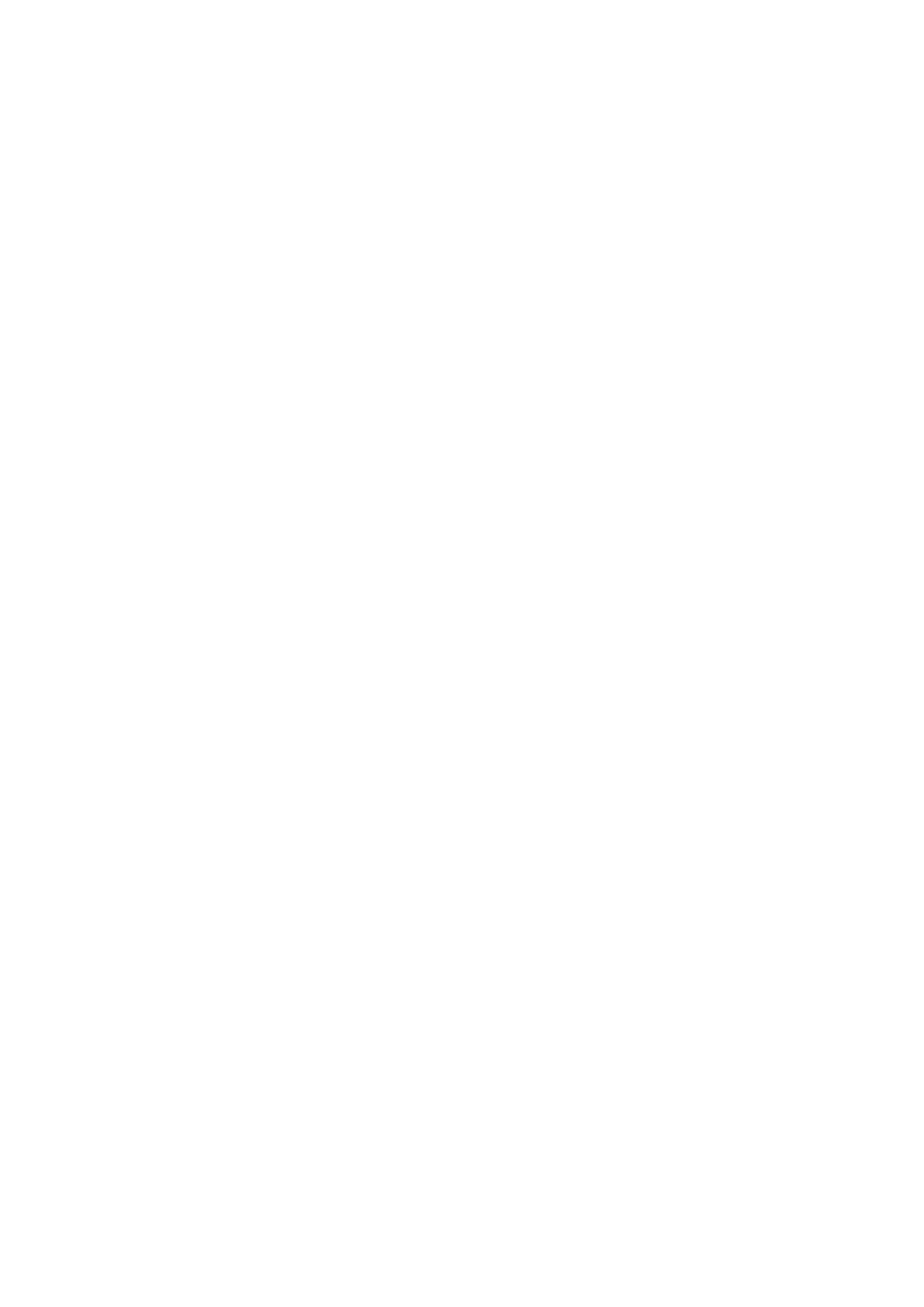# **Revised Format for the ASCOBANS Annual National Reports**

### **General Information**

| Name of Party: | Period covered:<br>1 January - 31 December 2010 |
|----------------|-------------------------------------------------|
| <b>Denmark</b> | Date of report: 30 <sup>th</sup> of March, 2011 |

| Report submitted by:         |                                                       |  |
|------------------------------|-------------------------------------------------------|--|
| Name: Magnus Wahlberg        | <b>Function: Chief scientist</b>                      |  |
| Organization: Fjord&Bælt     | <b>Address: Margrethes Plads 1</b><br>5300 Kerteminde |  |
| Telephone / Fax: +4542131548 | Email: magnus@fjord-baelt.dk                          |  |

Any changes in coordinating authority or appointed member of advisory committee **No**

List of national authorities, organizations, research centres and rescue centres active in the field of study and conservation of cetaceans, including contact details

- Department of Arctic Environment, National Environmental Research Institute Aarhus Unviersity, Frederiksborgvej 399, 4000 Roskilde, Denmark (NERI-AU)
- Department of Zoophysiology, Aarhus University, C. F. Møllers Alle 131, 8000 Aarhus C, Denmark
- Marine Research Station, University of Southern Denmark, Hindsholmsvej 11, 5300 Kerteminde
- Fjord&Bælt, Margrethes Plads 1, 5300 Kerteminde, Denmark
- DTU-AQUA, Jægersborg Alle 1, 2920 Charlottenlund, Denmark
- Fisheries and Maritime Museum, Tarphagevej 2, 6710 Esbjerg V, Denmark

**NEW Measures / Action Towards Meeting the Objectives of the Conservation and Management Plan and the Resolutions of the Meeting of Parties**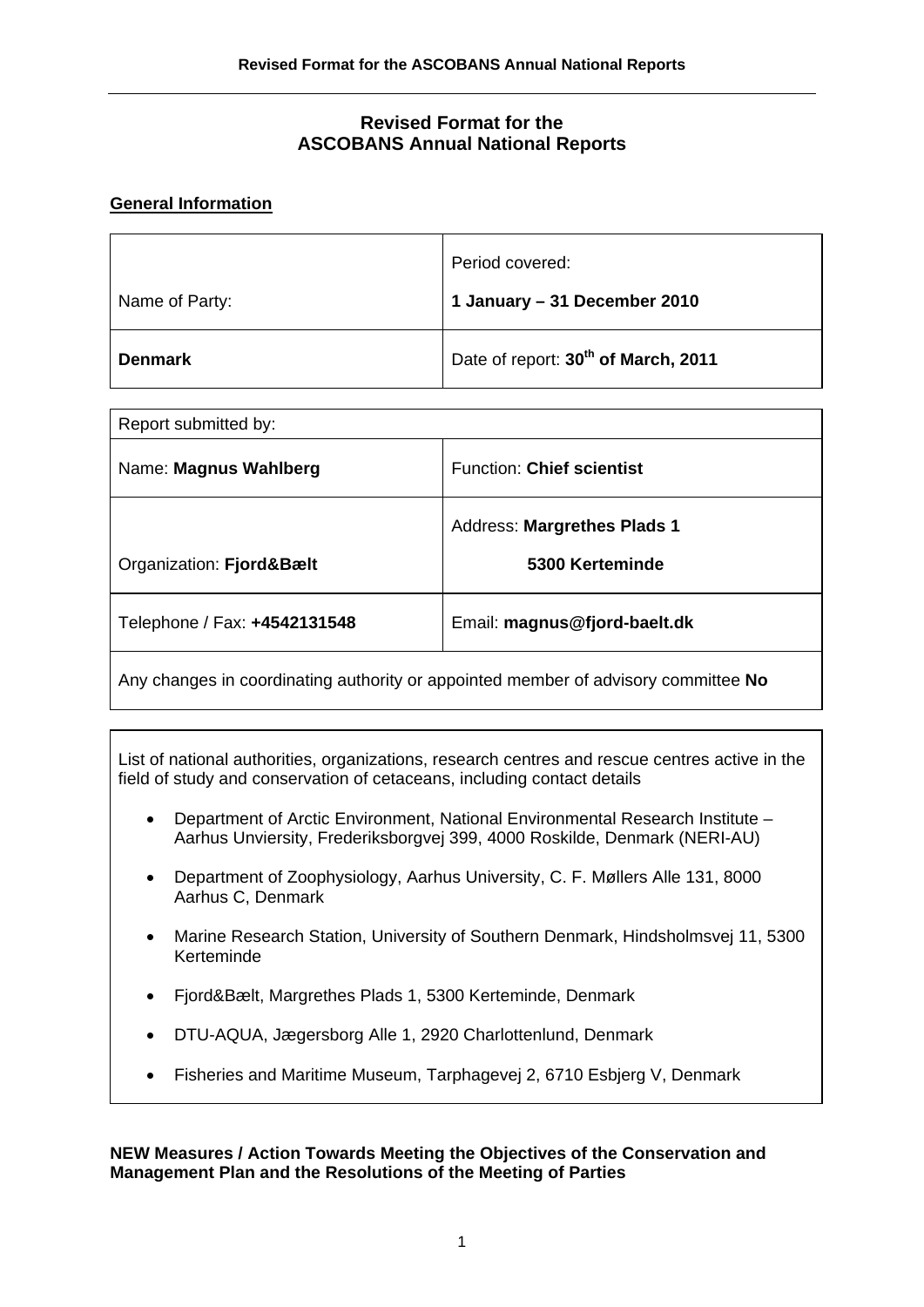Please feel free to add more rows to tables if the space provided is not sufficient.

# *A. HABITAT CONSERVATION AND MANAGEMENT*

# **1 Direct Interaction with Fisheries**

Investigations of methods to reduce bycatch

**From May 2010-April 2011 the bycatch of 6 Danish gillnet vessels (<15m) is monitored by use of CCTV cameras. Data on bycatch from these trials will be available after April 2011.** 

Implementation of methods to reduce bycatch

**Pingers are used in some few gillnet fisheries according to the EU regulation 812.** 

Please provide any other relevant information, including bycatch information from opportunistic sources.

**There is a very clear increasing trend in stranded porpoises throughout Europe during the past years. The reason for this is presently unknown.** 

**In addition, please attach or provide link to your country's Report under EC Regulation 812/2004.** 

# **2 Reduction of Disturbance**

# **2.1 Anthropogenic Noise**

Please reference and briefly summarise any studies undertaken

# **2.2 Ship Strike Incidents**

Please list all known incidents and for each, provide the following information:

| <b>Date</b> | <b>Species</b> | <b>Type</b><br>of<br>injury | <b>Fatal</b><br>injury<br>(Yes /<br>No) | Type of<br>vessel<br>(length,<br>tonnage and<br>speed) | Location<br>(coordinates) | <b>More</b><br>information:<br>(Name / Email) |
|-------------|----------------|-----------------------------|-----------------------------------------|--------------------------------------------------------|---------------------------|-----------------------------------------------|
|             |                |                             |                                         |                                                        |                           |                                               |
|             |                |                             |                                         |                                                        |                           |                                               |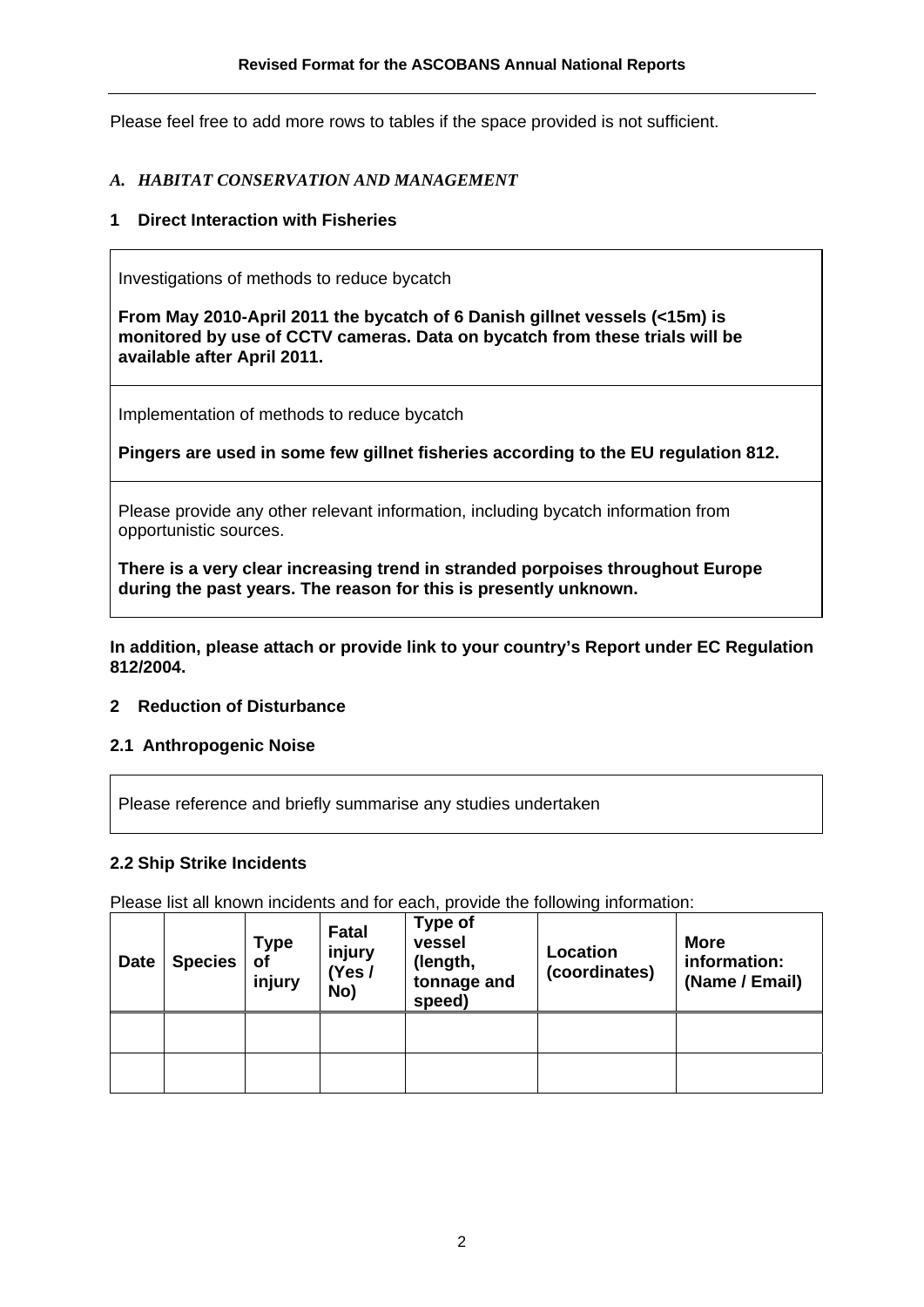#### **2.3 Major Incidents Affecting Significant Numbers\* of Cetaceans**

|  | Date   Location   Type of incident   Further Information |
|--|----------------------------------------------------------|
|  |                                                          |
|  |                                                          |

*\*Two or more animals* 

#### **2.4 Pollution and Hazardous Substances**

Please report on main types of pollution and hazardous substances (including source, location and observed effects on cetaceans). Please provide information on any new measures taken to reduce pollution likely to have an impact.

#### **2.5 Other Forms of Disturbance**

Please provide any other relevant information, e.g. relating to recreational activities affecting cetaceans.

#### **3 Marine Protected Areas for Small Cetaceans**

Please provide any relevant information on measures taken to identify, implement and manage protected areas for cetaceans, including MPAs designated under the Habitats Directive and MPAs planned or established within the framework of OSPAR or HELCOM.

**Advice on NATURA 2000 areas in terms of how porpoises use the inner Danish waters were given by NERI-AU and others previously.** 

Please indicate where GIS data of the boundaries (and zoning, if applicable) can be obtained (contact email / website).

#### **Please contact Signe Svegaard, NERI-AU,** *sign@dmu.dk*

#### *B. SURVEYS AND RESEARCH*

### **4.1 Overview of Research on Abundance, Distribution and Population Structure**

Please provide a brief summary of (and reference to) any national work.

**There have been no surveys or abundance estimates made on cetaceans in Danish waters in 2010.**

#### **4.2 New Technological Developments**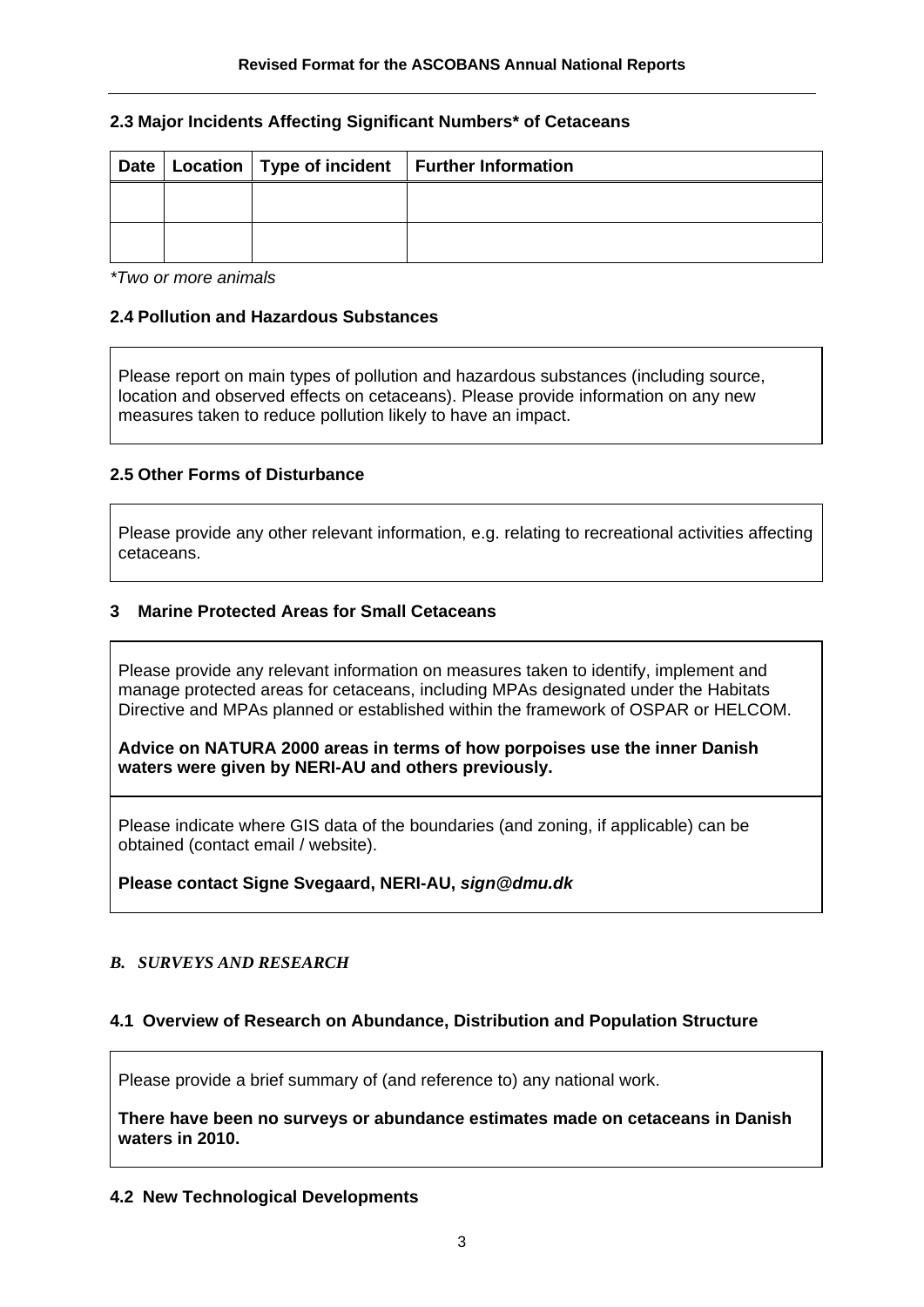Please provide a brief summary of any relevant information

### **4.3 Other Relevant Research**

- **1. Satellite tags attached to 6 harbour porpoises in inner Danish waters**
- **2. Biopsy samples were also taken on those six harbour porpoises.**
- **3. 25 harbour porpoises bycaught in inner Danish waters were dissected and tissue samples taken.**

**Please contact Jonas Teilmann, NERI-AU (***jte@dmu.dk***) for more information.** 

### *C. USE OF BY-CATCHES AND STRANDINGS*

### **5 Post-Mortem Research Schemes**

| Contact details of<br>research institutions /<br>focal point                                    | <b>National Environmental Research Institute, Aarhus</b><br><b>University (NERI-AU)</b>                                                                                                                                                                                                                                                                  |
|-------------------------------------------------------------------------------------------------|----------------------------------------------------------------------------------------------------------------------------------------------------------------------------------------------------------------------------------------------------------------------------------------------------------------------------------------------------------|
| Methodology used<br>(reference, e.g.<br>publication, protocol)                                  |                                                                                                                                                                                                                                                                                                                                                          |
| Collection of samples<br>(type, preservation<br>method)                                         | Most animals are destroyed with no collection of samples.<br>However NERI-AU and the Fisheries and Maritime Museum<br>in Esbjerg collects samples from some few individuals and<br>stores those. In 2010 25 bycaught and 3 stranded animals<br>were dissected and tissue samples taken, and biopsy<br>samples were taken from 6 live-caught individuals. |
| Database (Number of<br>data sets by species,<br>years covered, software<br>used, online access) | NERI-AU has a long-term data base to store samples.                                                                                                                                                                                                                                                                                                      |
| Additional Information<br>(e.g. website addresses,                                              |                                                                                                                                                                                                                                                                                                                                                          |
| intellectual property                                                                           |                                                                                                                                                                                                                                                                                                                                                          |
| rights, possibility of a                                                                        |                                                                                                                                                                                                                                                                                                                                                          |
| central database)                                                                               |                                                                                                                                                                                                                                                                                                                                                          |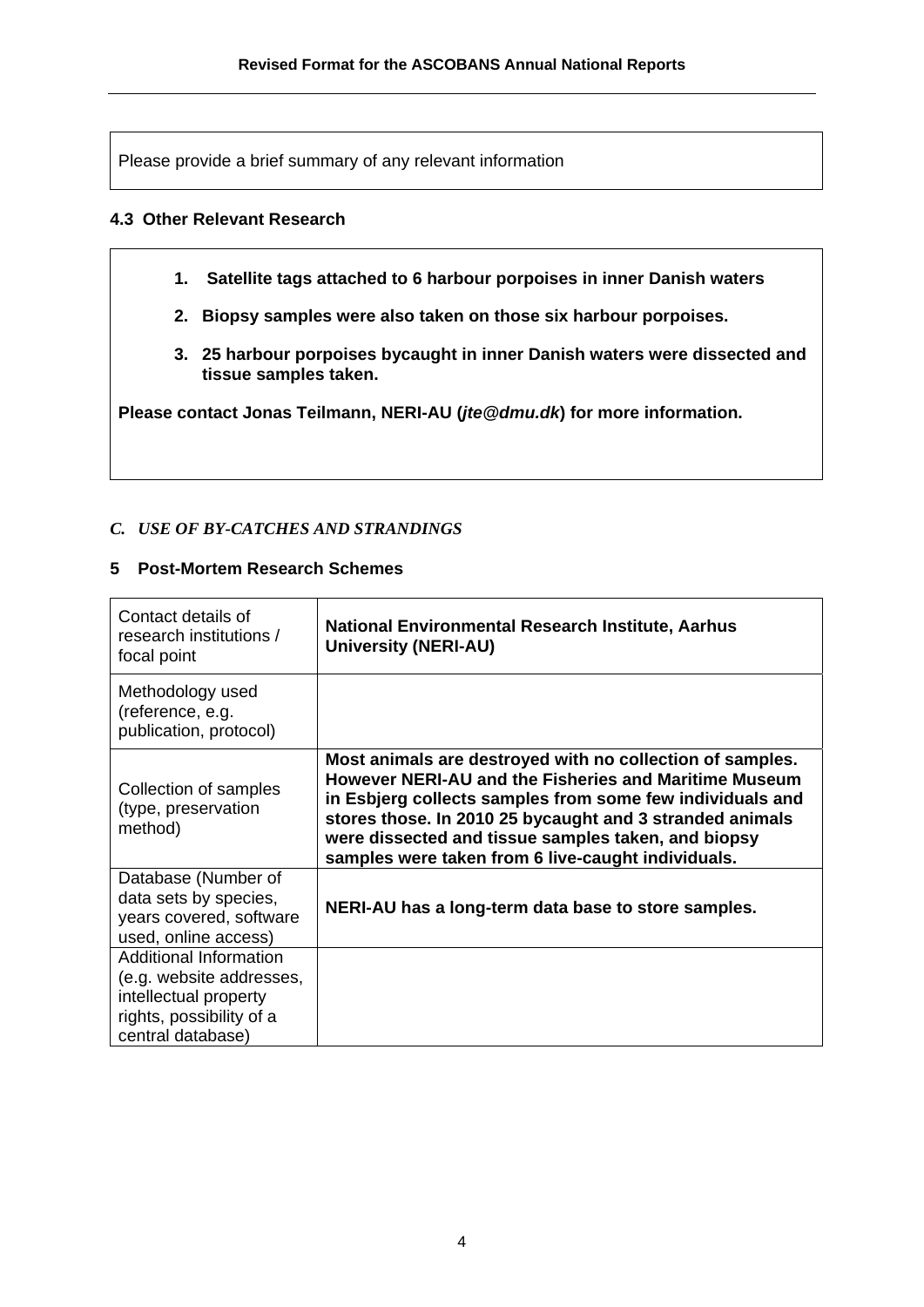# **5.1 Number of Necropsies Carried out in Reporting Period:**

| <b>Species</b>                    | Recorded cause of death  |
|-----------------------------------|--------------------------|
| Harbour porpoise (28 individuals) | 3: Unknown, 25: bycaught |
| Fin whale                         | Stranded                 |
| Pilot whale                       | Unknown                  |
| Common dolphin                    | Unknown                  |

Please provide any other relevant information on post-mortem / stranding schemes.

### *D. LEGISLATION*

### **6.1 Relevant New Legislation, Regulations and Guidelines**

Please provide any relevant information.

### *E. INFORMATION AND EDUCATION*

### **7.1 Public Awareness and Education**

Please report on any public awareness and education activities to implement or promote the Agreement to the general public and to fishermen.

Fjord&Bælt is receiving some 55-60,000 guests every year. The exhibitions and the educational programs at the center are focused on conservation of the environment, with special emphasis on marine mammals. The center houses four harbour porpoises in a semi-natural pool.

### *POSSIBLE DIFFICULTIES ENCOUNTERED IN IMPLEMENTING THE AGREEMENT*

Please provide any relevant information.